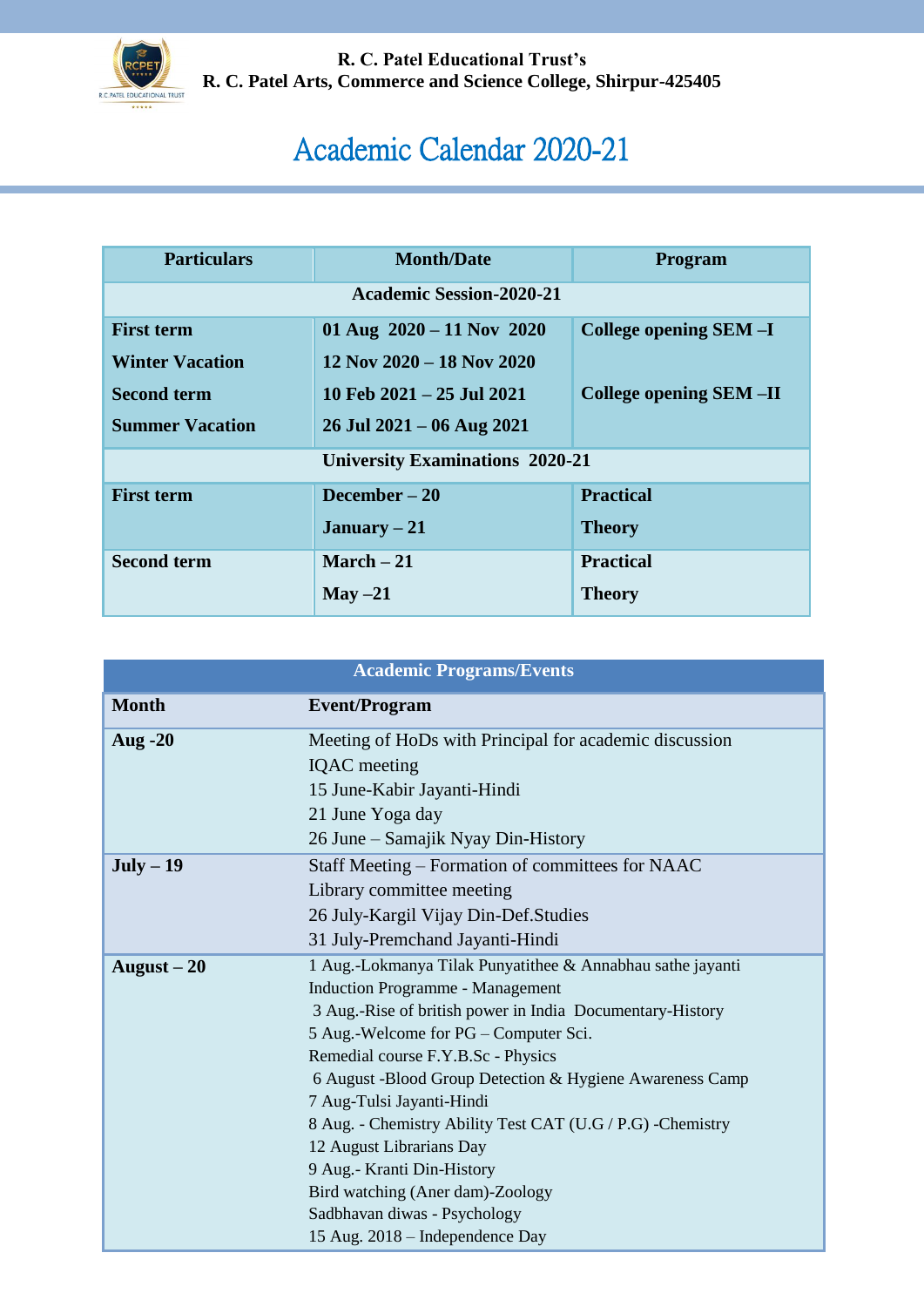|                 | 16 Aug.- Welcome Day - History                                        |
|-----------------|-----------------------------------------------------------------------|
|                 | Mindful Awareness: Guided Meditation every Wednesday - Psychology     |
|                 | Second week – Fresher's Party – PG Physics                            |
|                 | Blood group detection camp - Microbiology                             |
|                 | Student council formation                                             |
|                 | Welcome ceremony to M. Sc I by M. Sc II-Microbiology                  |
| September $-20$ | 5 Sept. 2020 – Teacher's Day                                          |
|                 | <b>Poster Presentation - Management</b>                               |
|                 | 8 Sep. - International Literacy day & World suicide Prevention day    |
|                 | 12 Sept.- Seminar on Supramolecular chemistry - Chemistry             |
|                 | 14 Sept.-Hindi Diwas-Hindi                                            |
|                 | 16 Sept.- Rajvade Sanshodhan Mandal-Visit Histoy                      |
|                 | 16-20 Sept. - Vocational training on preparation of Phenyl, Bathroom  |
|                 | <b>Cleaner</b> - Chemistry                                            |
|                 | 22 Sept.- karmaveer Bhaurao patil Jayanti- Lecture organized Dr.      |
|                 |                                                                       |
|                 | Vivekanand Chavan-History                                             |
|                 | <b>IQAC</b> meeting                                                   |
|                 | Guest Lecture on recent topics - Commerce                             |
|                 | Physics Ability test - Physics                                        |
|                 | Workshop on Personality development - Management                      |
|                 | Guest Lecture on Extinct Species/ Snake-Zoology                       |
|                 | Placement cell Activity                                               |
| October - 20    | 2 Oct. Gandhi Jayanti                                                 |
|                 | 10 Oct. Human Right Day                                               |
|                 | International Day of Non-violence                                     |
|                 | World Mantel Health day 10, 2020 - Psychology                         |
|                 | Training (Soft skills, Communication, Personality development,        |
|                 | Group Discussion etc.) - T & P Cell                                   |
|                 | Remedial Course (for slow learners) - Management                      |
|                 | Quiz comp./PPT competition – Computer Sci.                            |
|                 | Internal examinations of all faculty – First $&$ Second week          |
|                 | <b>IQAC</b> meeting                                                   |
| November $-20$  | Seminar and Workshop - T & P Cell                                     |
|                 |                                                                       |
| December $-20$  | Central Assessment Program – PG                                       |
|                 | Poster presentation, Book exhibition-Def. Studies                     |
|                 |                                                                       |
|                 | 17-18 Dec. - Two days Workshop on NET / SET Guidance - Chemistry      |
|                 | 20 Dec.- Educational Tour-History                                     |
|                 | Buddhism and mental health - Psychology                               |
|                 | Campus drive-Computer Sci.                                            |
|                 | Work shop -Zoology                                                    |
|                 | University Level Workshop - Commerce                                  |
|                 | Workshop on project development - Management                          |
| January $-21$   | 12 Jan.- Swami Vivekanand Jayanti,                                    |
|                 | 13 Jan. - University level Poster Presentation Competition            |
|                 | RASHTRAMATA JIJABAI JAYANTI - Lecture arranged Dr. Rahul              |
|                 | Saner-History                                                         |
|                 | 15 Jan.-Poster presentation-Hindi                                     |
|                 | Army Day-Def. Studies                                                 |
|                 | 27 Jan.- State Level Microbiological Contest, Seminar competition for |
|                 | PG students.                                                          |